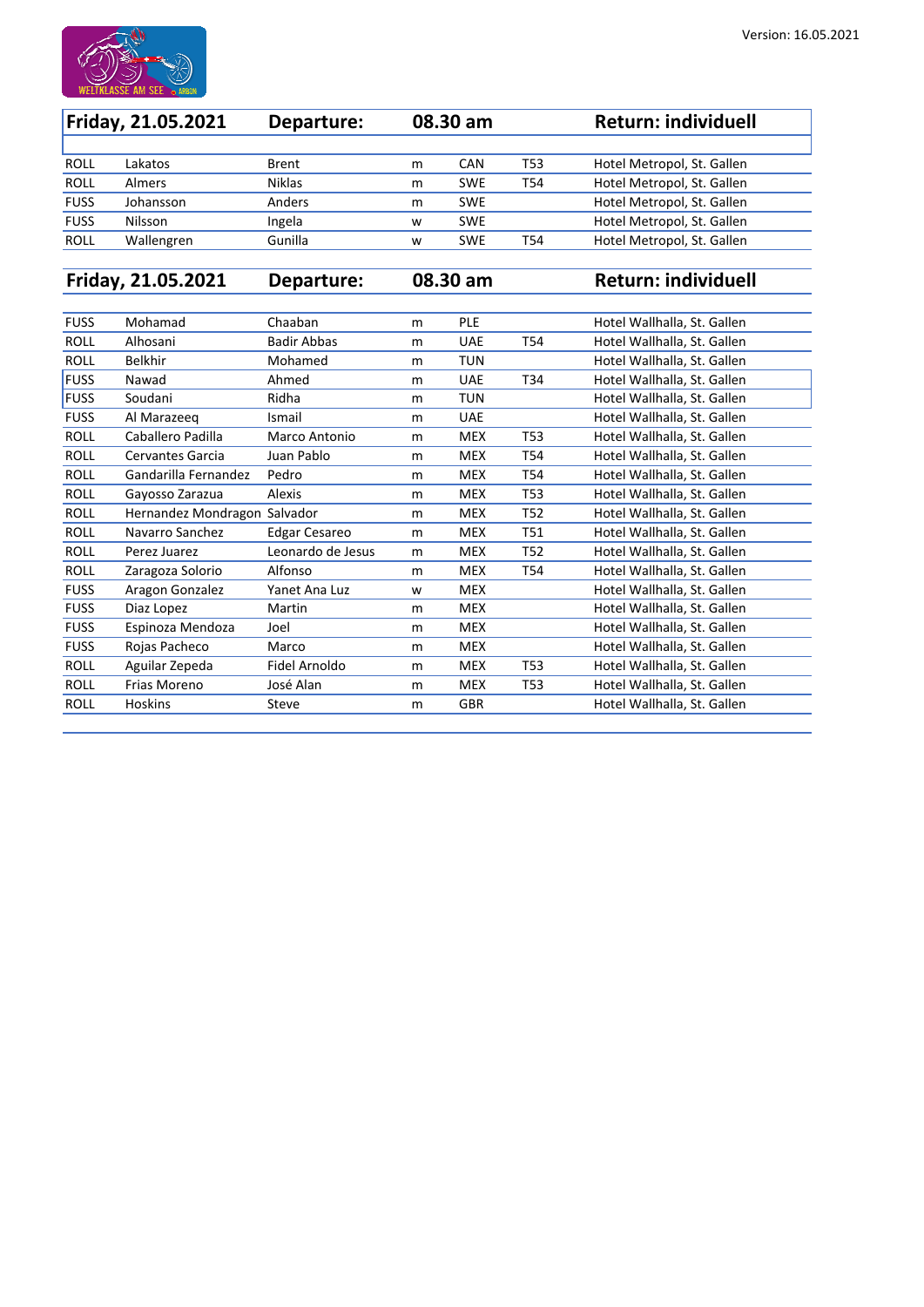

|             | <b>Friday, 21.05.2021</b> | Departure:              |   | 08.00 am   |                 | <b>Return: individuell</b> |
|-------------|---------------------------|-------------------------|---|------------|-----------------|----------------------------|
|             |                           |                         |   |            |                 |                            |
| <b>ROLL</b> | Montenegro                | Lucia                   | W | <b>ARG</b> | <b>T54</b>      | Hotel one66, St. Gallen    |
| <b>FUSS</b> | Pablo                     | Fornari                 | m | <b>ARG</b> |                 | Hotel one66, St. Gallen    |
| <b>ROLL</b> | Jara                      | Valeria Nancy           | W | <b>ARG</b> | <b>T54</b>      | Hotel one66, St. Gallen    |
| <b>ROLL</b> | Maldonado                 | Alejandro Alberto       | m | <b>ARG</b> | T <sub>54</sub> | Hotel one66, St. Gallen    |
| <b>ROLL</b> | Sosa                      | <b>Gabriel Emmanuel</b> | m | <b>ARG</b> | T <sub>54</sub> | Hotel one66, St. Gallen    |
| <b>ROLL</b> | Maria Teresa              | Oliveira                | W | <b>POR</b> |                 | Hotel one66, St. Gallen    |
| <b>ROLL</b> | Mestre                    | Hélder                  | m | <b>POR</b> | <b>T51</b>      | Hotel one66, St. Gallen    |
| <b>FUSS</b> | Mestre                    | Ricardo                 | m | <b>POR</b> |                 | Hotel one66, St. Gallen    |
| <b>ROLL</b> | Trindade                  | Mário                   | m | <b>POR</b> | <b>T52</b>      | Hotel one66, St. Gallen    |
| <b>ROLL</b> | Costa Lima                | Rogerio                 | m | <b>BRA</b> | <b>T54</b>      | Hotel one66, St. Gallen    |
| <b>ROLL</b> | dos Santos Rocha          | Aline                   | W | <b>BRA</b> | T54             | Hotel one66, St. Gallen    |
| <b>FUSS</b> | <b>Orso Alves</b>         | Fernando                | m | <b>BRA</b> |                 | Hotel one66, St. Gallen    |
| <b>ROLL</b> | Silva de Jesus            | <b>Carlos Pierre</b>    | m | <b>BRA</b> | <b>T54</b>      | Hotel one66, St. Gallen    |
| <b>ROLL</b> | Soares Giacomelli         | Jessica Gabrieli        | W | <b>BRA</b> | <b>T54</b>      | Hotel one66, St. Gallen    |
| <b>ROLL</b> | <b>Babalola</b>           | Hannah                  | W | <b>NGR</b> | T <sub>54</sub> | Hotel one66, St. Gallen    |
| <b>FUSS</b> | Kerdaoui                  | Zied                    | m | <b>TUN</b> |                 | Hotel one66, St. Gallen    |
| <b>ROLL</b> | Ktila                     | Walid                   | m | <b>TUN</b> | T34             | Hotel one66, St. Gallen    |
| <b>ROLL</b> | Lopez                     | <b>Nuria</b>            | W | <b>ESP</b> | T54             | Hotel one66, St. Gallen    |
| <b>ROLL</b> | Mattila                   | Esa-Pekka               | m | <b>FIN</b> | <b>T54</b>      | Hotel one66, St. Gallen    |
| <b>FUSS</b> | Alphonse                  | Noemi Marie Emmanuel w  |   | <b>MRI</b> | T54             | Hotel one66, St. Gallen    |
| <b>FUSS</b> | Angeline                  | Anais Anne Lise         | W | <b>MRI</b> | T37             | Hotel one66, St. Gallen    |
| <b>FUSS</b> | Asaun                     | Julie Anndora           | W | <b>MRI</b> | T11             | Hotel one66, St. Gallen    |
| <b>FUSS</b> | Bhugeerathee              | Jean Marie              | m | <b>MRI</b> |                 | Hotel one66, St. Gallen    |
| <b>FUSS</b> | <b>Bhugeerathee</b>       | Loic                    | m | MRI        | T11             | Hotel one66, St. Gallen    |
| <b>FUSS</b> | Custnea                   | Sarwan                  | m | <b>MRI</b> |                 | Hotel one66, St. Gallen    |
| <b>FUSS</b> | Grancourt                 | Audrey                  | W | <b>MRI</b> |                 | Hotel one66, St. Gallen    |
| <b>FUSS</b> | Marianne                  | Henri Rosario           | m | <b>MRI</b> | T <sub>11</sub> | Hotel one66, St. Gallen    |
| <b>FUSS</b> | Michel                    | Roberto                 | m | <b>MRI</b> | T34             | Hotel one66, St. Gallen    |
| <b>ROLL</b> | Oozeer                    | Mehfooz                 | m | <b>MRI</b> | T54             | Hotel one66, St. Gallen    |
| <b>FUSS</b> | Ovide                     | <b>Bradley</b>          | m | <b>MRI</b> | T11             | Hotel one66, St. Gallen    |
| <b>ROLL</b> | Perrine                   | Marie Desirella Brandy  | W | <b>MRI</b> | T54             | Hotel one66, St. Gallen    |
| <b>FUSS</b> | Rabaye                    | Louis Denovan Jason     | m | <b>MRI</b> | T <sub>20</sub> | Hotel one66, St. Gallen    |
| <b>ROLL</b> | Ravet                     | Cedric                  | m | <b>MRI</b> | T54             | Hotel one66, St. Gallen    |